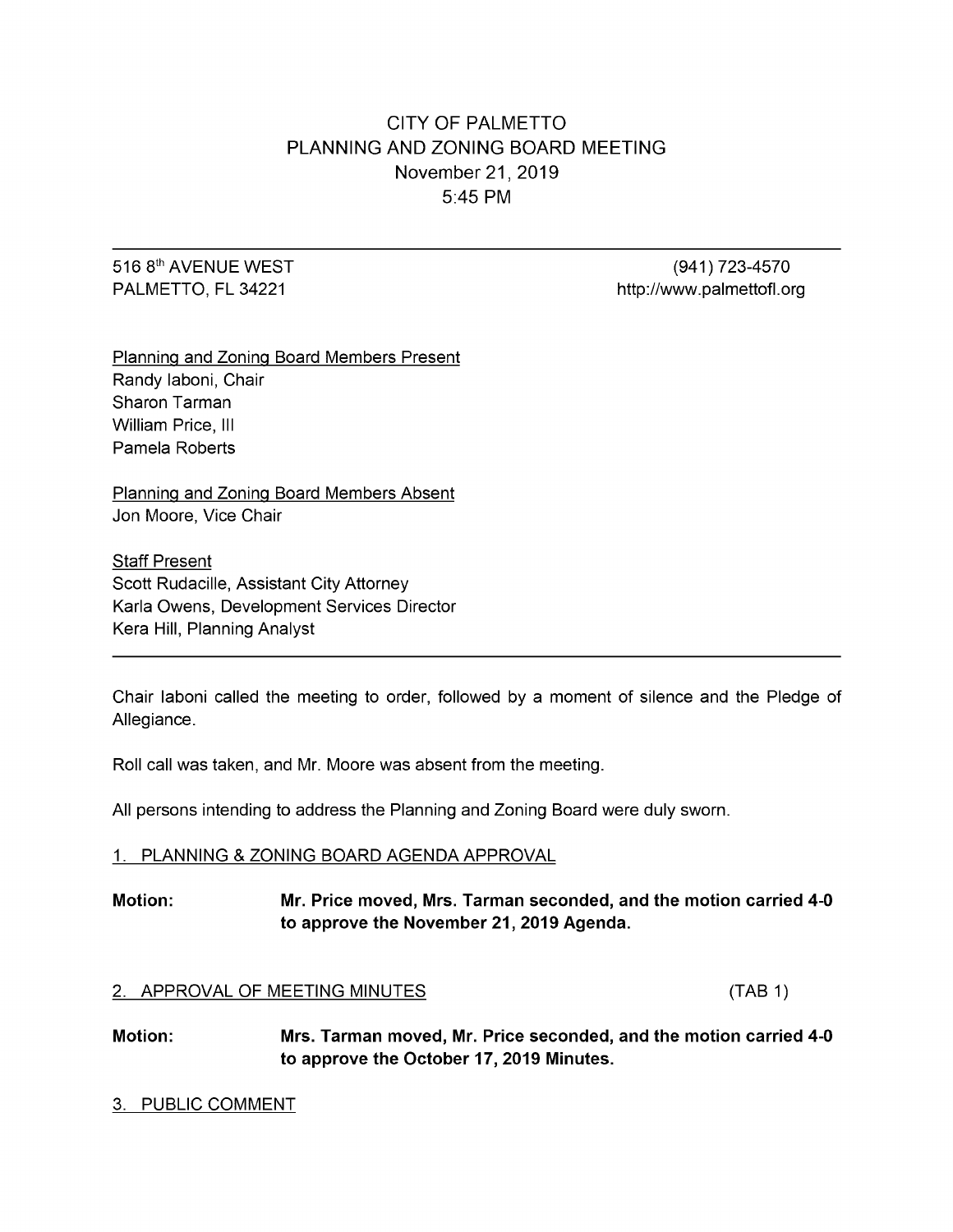Planning and Zoning Board November21, 2019 Page 2 of 4

Members from the public were present, but no public comment was given.

4. ORDINANCE NO. 2019-05 ANNEXATION (K. OWENS) (TAB 2) AN ORDINANCE OF THE CITY COMMISSION OF THE CITY OF PALMETTO, FLORIDA, ANNEXING A PARCEL CONTAINING 3.8313 ACRES OF UNINCORPORATED MANATEE COUNTY, FLORIDA LOCATED AT THE NORTHWEST CORNER OF 17<sup>TH</sup> STREET EAST AND 16<sup>TH</sup> AVENUE EAST INTO THE CITY OF PALMETTO; THIS PARCEL IS REASONABLY COMPACT AND IS CONTIGUOUS TO THE CITY OF PALMETTO; REDEFINING THE BOUNDARY LINES OF THE CITY OF PALMETTO, FLORIDA TO INCLUDE SAID PARCEL; PROVIDING FOR SEVERABILITY AND AN EFFECTIVE DATE. (LAMBRECHT)

This item was continued from the June 13<sup>th</sup>, July 18th, August 15, 2019, September 19, 2019, and the October 17, 2019 Planning and Zoning Board meetings. This item has been re-advertised and re-posted for the November 21, 2019 Planning and Zoning Board meeting.

Mrs. Owens explained that the subject property is 3.83 acres, and is immediately abutting the City to the western portion of the property. The three items are scheduled to be heard by the City Commission on December 2, 2019 at 7:00PM.

Motion: Mr. Price moved, Mrs. Tarman second, and themotion carried 4-0finding the request consistent with Chapter 163, Florida Statutes and the City of Palmetto Comprehensive Plan, to recommend adoption of Ordinance No. 2019-05 to the City Commission.

5. ORDINANCE NO. 2019-06FUTURELANDUSEAMENDMENT (K. OWENS) ( TAB3) AN ORDINANCE OF THE CITY OF PALMETTO, FLORIDA APPROVING A SMALL SCALE FUTURE LAND USE MAP AMENDMENT TO THE CITY'S COMPREHENSIVE PLAN; CHANGING THE FUTURE LAND USE MAP DESIGNATION FOR A 3.8313 ACRE PARCEL LOCATED AT THE NORTHWEST CORNER OF 17<sup>TH</sup> STREET EAST AND 16<sup>TH</sup> AVENUE EAST, FROM COUNTY FUTURE LAND USE MAP DESIGNATION IL (INDUSTRIAL-LIGHT), TO CITY FUTURE LAND USE MAP DESIGNATION HCOMIND (HEAVY COMMERCIAL INDUSTRIAL), CONSISTENT WITH THE GOALS, OBJECTIVES, AND POLICIES OF THE ADOPTED COMPREHENSIVE PLAN, AS REQUIRED BY SECTION 163.3187, FLORIDA STATUTES; PROVIDING FOR CONFLICT, SEVERABILITY, ANDANEFFECTIVE DATE. (LAMBRECHT)

This item was continued from the June 13<sup>th</sup>, July 18th, August 15, 2019, September 19, 2019, and the October 17, 2019 Planning and Zoning Board meetings. This item has been re-advertised and re-posted for the November 21, 2019 Planning and Zoning Board meeting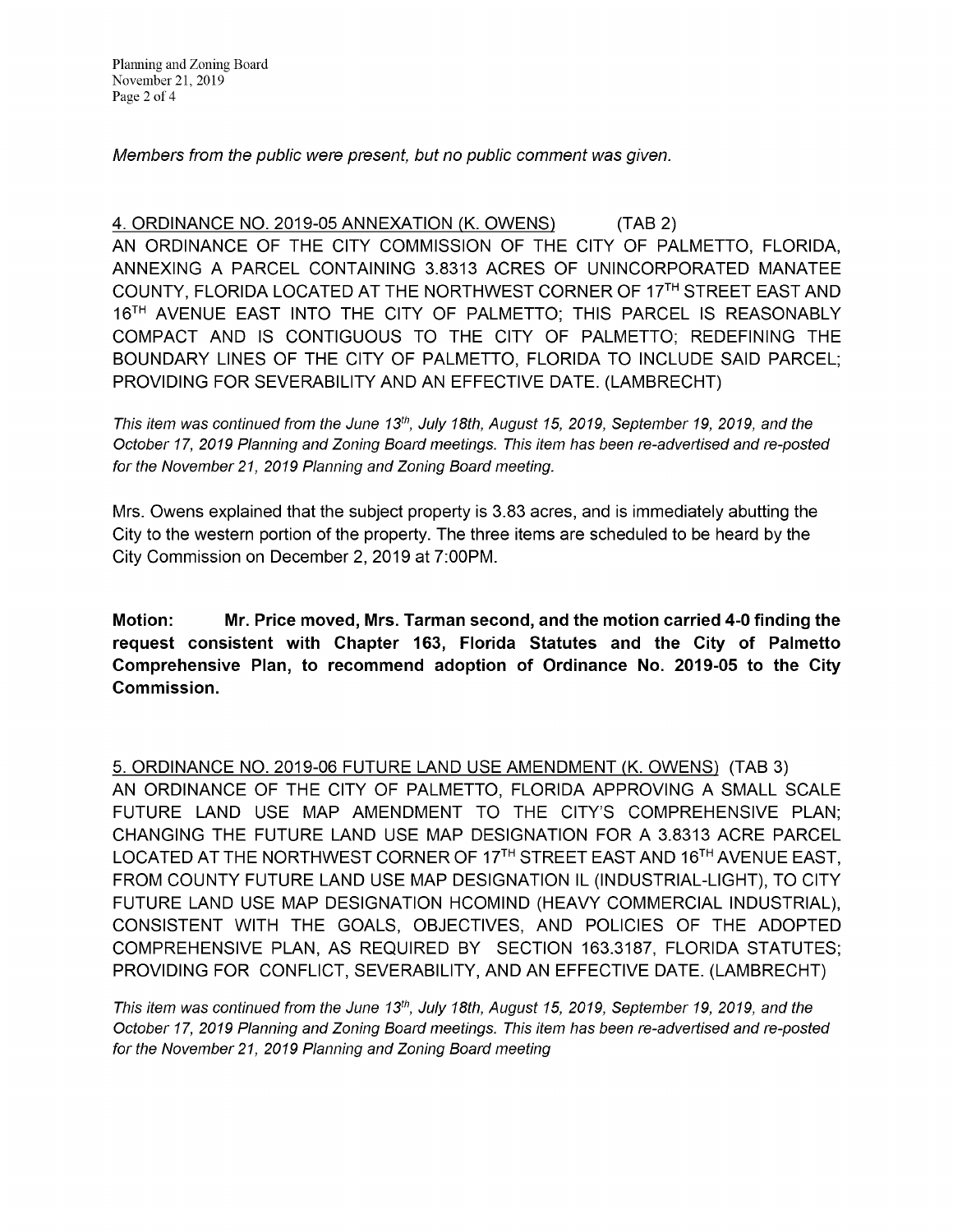Mrs. Owens explained that the proposed future land use and zoning designations that are proposed match the County's current designations for the subject property.

Manatee County is proposing widening Canal Road.

The applicant has expressed a willingness to buffer the property from the surrounding uses.

The applicant, Josh Graber was present at the meeting.

Motion: Mr. Price moved, Mrs. Tarman seconded, and the motion carried 4-0 finding the request consistent with Chapter 163, Florida Statutes and the City of Palmetto Comprehensive Plan, to recommend approval of Ordinance No. 2019-06.

6. ORDINANCE NO. 2019-07 REZONE (K. OWENS) (TAB 4) AN ORDINANCE OF THE CITY OF PALMETTO, FLORIDA REZONING APPROXIMATELY 3.8313ACRES OFPROPERTY GENERALLY LOCATED ATTHENORTHWEST CORNER OF 17<sup>TH</sup> STREET EAST AND 16TH AVENUE EAST, PALMETTO, FLORIDA, FROM COUNTY ZONING LM (LIGHT MANUFACTURING)TO CITY ZONING CHI, HEAVY COMMERCIAL AND LIGHT INDUSTRIAL), AND AS MORE PARTICULARLY DESCRIBED IN THIS ORDINANCE; PROVIDING FOR SEVERABILITY, ANDANEFFECTIVE DATE. (LAMBRECHT-GRABER)

This item was continued from the June 13<sup>th</sup>, July 18th, August 15, 2019, September 19, 2019, and the October 17, 2019 Planning and Zoning Board meetings. This item has been re-advertised and re-posted for the November 21, 2019 Planning and Zoning Board meeting

Mrs. Tarman noted typo in all three agenda memos, should be plan instead of "plant".

Desmond Lang owns the property at 1612 17<sup>th</sup> Street West, and inquired about the proposed use of the subject property. Mrs. Owens explained that staff will require the applicant to buffer the proposed use as there are residential uses to the east of the subject property.

Motion: Mr. Price moved, Mrs. Tarman seconded, and the motion carried 4-0 that based upon the staff report, the comments made at the Public Hearing and finding the request to be consistent with the City of Palmetto Comprehensive Plan, to recommend approval that City Commission adopt Ordinance No. 2019-07.

7. ORDINANCE NO. 2019-22 (K.OWENS) ( TAB5) AN ORDINANCE OF THE CITY COMMISSION OF THE CITY OF PALMETTO, FLORIDA, AMENDING THE PALMETTO CITY CODE, APPENDIX "B", ZONING; AMENDING ARTICLE III, DEFINITIONS; AMENDING SECTION 3.2 DEFINITION OF "COMMERCIAL VEHICLE" TO INCLUDE MEASUREMENTS; PROVIDING FOR REPEAL OF ORDINANCES IN CONFLICT;